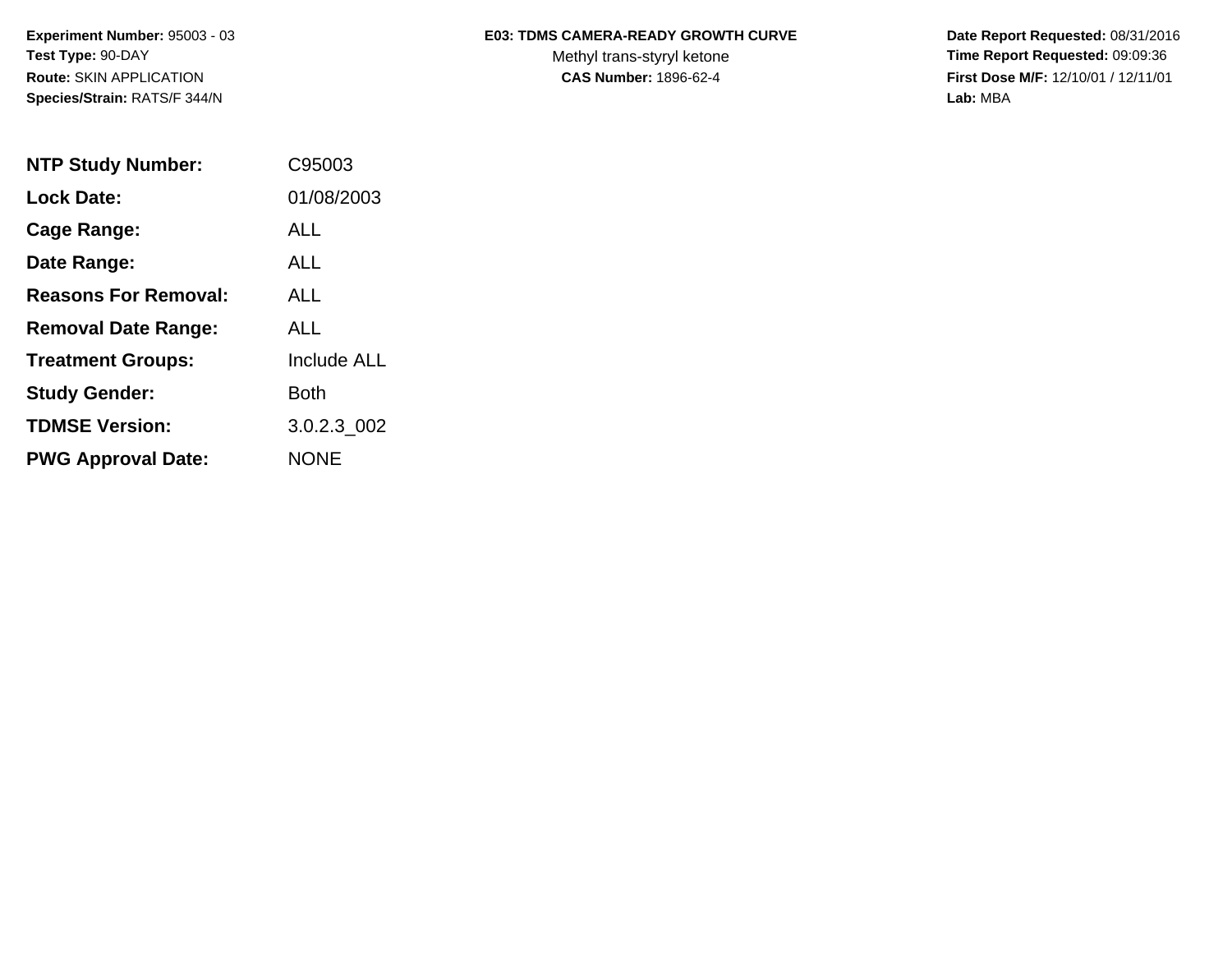**Species/Strain:** RATS/F 344/N **Lab:** MBA

## Experiment Number: 95003 - 03 **ED3: TDMS CAMERA-READY GROWTH CURVE** Date Report Requested: 08/31/2016

Test Type: 90-DAY **The Report Requested: 09:09:36** Methyl trans-styryl ketone **Time Report Requested: 09:09:36 Route:** SKIN APPLICATION **CAS Number:** 1896-62-4 **First Dose M/F:** 12/10/01 / 12/11/01